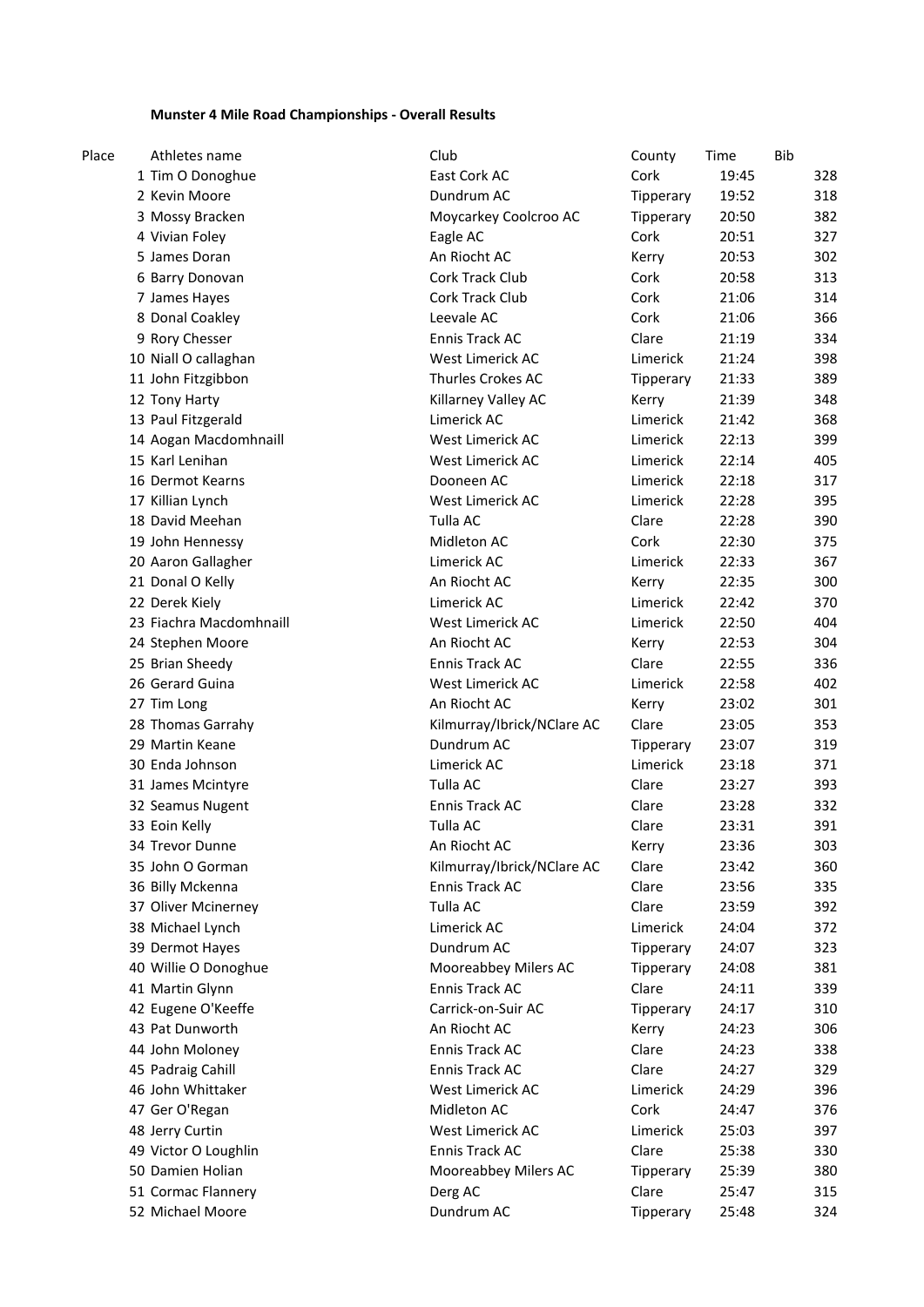| 53 Peter Tonge       | Ennis Track AC             | Clare     | 25:53 | 337 |
|----------------------|----------------------------|-----------|-------|-----|
| 54 Ivan O Connell    | Tulla AC                   | Clare     | 25:57 | 394 |
| 55 Eugene Moynihan   | Marian AC                  | Clare     | 26:01 | 374 |
| 56 Kevin O'donoghue  | West Limerick AC           | Limerick  | 26:08 | 401 |
| 57 Noel Fitzgerald   | West Limerick AC           | Limerick  | 26:10 | 400 |
| 58 Eamonn Mcevoy     | St Finbarrs AC             | Cork      | 26:11 | 385 |
| 59 Tony Mc Mahon     | Kilmallock AC              | Limerick  | 26:18 | 349 |
| 60 Sean Mcnamara     | Kilmurray/Ibrick/NClare AC | Clare     | 26:29 | 357 |
| 61 Edmond O'Sullivan | Midleton AC                | Cork      | 26:32 | 378 |
| 62 John Cashman      | Midleton AC                | Cork      | 26:34 | 377 |
| 63 Sean Meade        | Kilmurray/Ibrick/NClare AC | Clare     | 26:37 | 356 |
| 64 John O'Malley     | Kilmurray/Ibrick/NClare AC | Clare     | 26:42 | 359 |
| 65 Cillian Boyd      | <b>Ennis Track AC</b>      | Clare     | 26:44 | 333 |
| 66 James Kenny       | Kilmurray/Ibrick/NClare AC | Clare     | 26:57 | 361 |
| 67 Jim Halley        | Dundrum AC                 | Tipperary | 27:05 | 322 |
| 68 Michael Clune     | Ennis Track AC             | Clare     | 27:14 | 343 |
| 69 Noel Carr         | An Riocht AC               | Kerry     | 27:18 | 308 |
| 70 Paul Kelly        | Kilmurray/Ibrick/NClare AC | Clare     | 27:30 | 352 |
| 71 Kevin Griffin     | An Riocht AC               | Kerry     | 27:34 | 309 |
| 72 Jimmy Downes      | Kilmurray/Ibrick/NClare AC | Clare     | 27:51 | 355 |
| 73 Trevor White      | <b>Ennis Track AC</b>      | Clare     | 28:05 | 340 |
| 74 Con Mulcahy       | West Limerick AC           | Limerick  | 28:11 | 407 |
| 75 Tom Mackey        | Kilmurray/Ibrick/NClare AC | Clare     | 28:14 | 362 |
| 76 Eamon Dunne       | Kilmurray/Ibrick/NClare AC | Clare     | 28:28 | 358 |
| 77 Noel Casey        | Dundrum AC                 | Tipperary | 28:30 | 320 |
| 78 James Sexton      | Kilmurray/Ibrick/NClare AC | Clare     | 28:36 | 363 |
| 79 Seamus O keeffe   | Doneraile AC               | Cork      | 28:39 | 316 |
| 80 John Mc Cormack   | Dundrum AC                 | Tipperary | 28:53 | 321 |
| 81 Richard Madden    | Clonmel AC                 | Tipperary | 28:53 | 312 |
| 82 Tom Madden        | Limerick Country Club AC   | Limerick  | 28:57 | 409 |
| 83 Jimmy Doyle       | Ennis Track AC             | Clare     | 29:13 | 342 |
| 84 Frank O Connor    | An Riocht AC               | Kerry     | 29:16 | 307 |
| 85 Willie Hayes      | St Finbarrs AC             | Cork      | 29:31 | 384 |
| 86 Dan Kennedy       | St Finbarrs AC             | Cork      | 29:49 | 386 |
| 87 Ben English       | Dundrum AC                 | Tipperary | 30:11 | 325 |
| 88 Gerard Mccullough | Ennis Track AC             | Clare     | 30:15 | 344 |
| 89 Liam Butler       | Dundrum AC                 | Tipperary | 31:59 | 326 |
| 90 Michael Harvey    | Kilmurray/Ibrick/NClare AC | Clare     | 32:13 | 364 |
| 91 Tom Casey         | Ennis Track AC             | Clare     | 32:35 | 345 |
| 92 Sean Whelan       | Ennis Track AC             | Clare     | 35:16 | 346 |
| 93 Jerry Sheedy      | Kilmallock AC              | Limerick  | 36:12 | 351 |
| 94 Patrick Roche     | Kilmallock AC              | Limerick  | 37:20 | 350 |
| 95 Brendan Cusack    | Kilmurray/Ibrick/NClare AC | Clare     | 37:51 | 365 |
| 96 Billy Caball      | Rising Sun AC              | Cork      | 41:09 | 383 |
|                      |                            |           |       |     |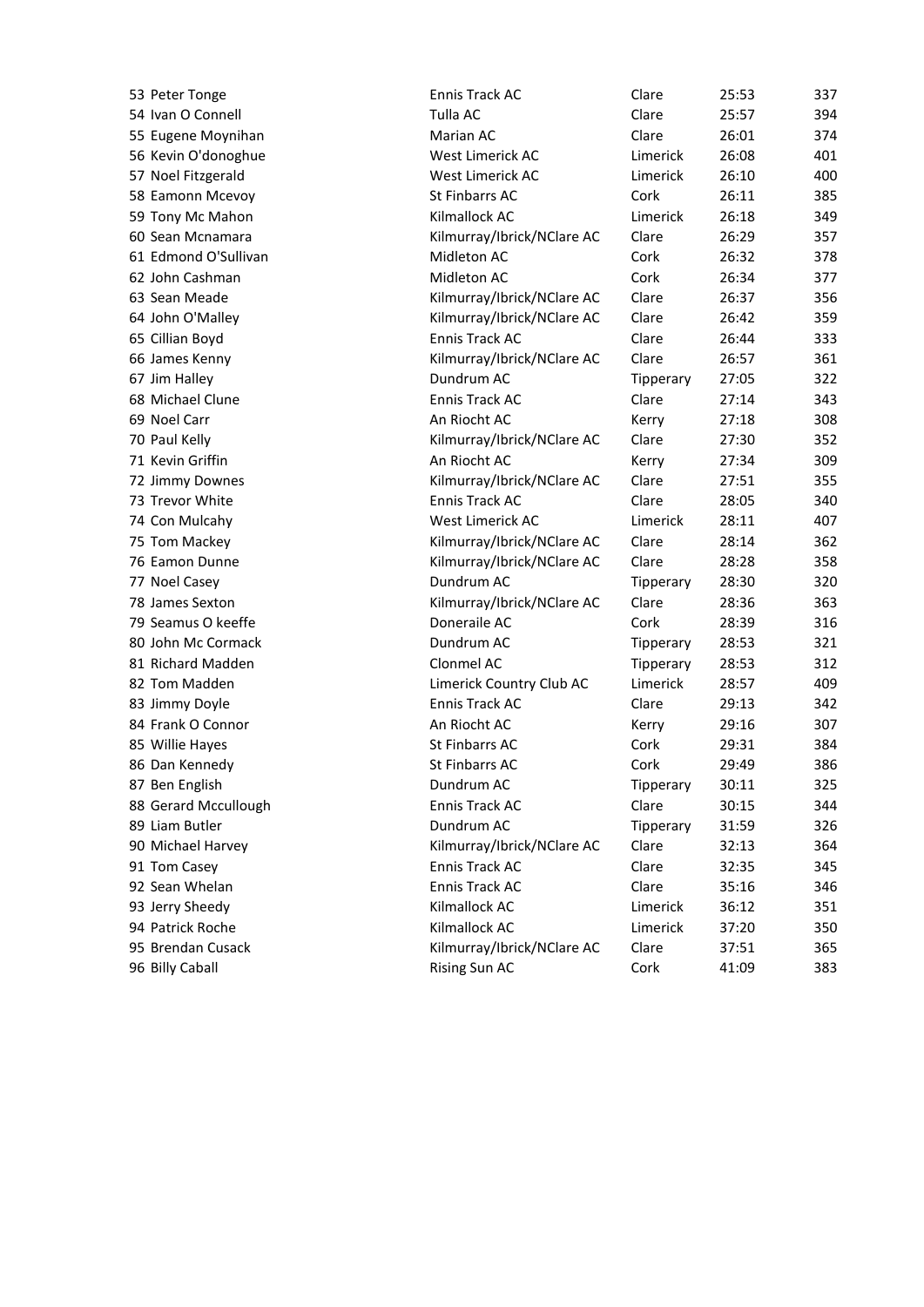**Munster 4 Mile Road Championships - Novice Results**

| Position       | <b>Name</b>           | <b>Team Name</b>              | County    | <b>Time</b> | ID  |
|----------------|-----------------------|-------------------------------|-----------|-------------|-----|
| 1              | Mossy Bracken         | Moycarkey Coolcroo A.C.       | Tipperary | 20:50       | 382 |
| $\overline{2}$ | James Hayes           | Cork Track Club               | Cork      | 21:06       | 314 |
| 3              | Niall O callaghan     | West Limerick A.C.            | Limerick  | 21:24       | 398 |
| 4              | John Fitzgibbon       | Thurles Crokes A.C.           | Tipperary | 21:33       | 389 |
| 5              | Paul Fitzgerald       | Limerick A.C.                 | Limerick  | 21:42       | 368 |
| 6              | Aogan Macdomhnaill    | West Limerick A.C.            | Limerick  | 22:13       | 399 |
| $\overline{7}$ | Karl Lenihan          | West Limerick A.C.            | Limerick  | 22:14       | 405 |
| 8              | Killian Lynch         | West Limerick A.C.            | Limerick  | 22:28       | 395 |
| 9              | Aaron Gallagher       | Limerick A.C.                 | Limerick  | 22:33       | 367 |
| 10             | Donal O Kelly         | An Riocht A.C.                | Kerry     | 22:35       | 300 |
| 11             | Derek Kiely           | Limerick A.C.                 | Limerick  | 22:42       | 370 |
| 12             | Fiachra Mac domhnaill | West Limerick A.C.            | Limerick  | 22:50       | 404 |
| 13             | <b>Stephen Moore</b>  | An Riocht A.C.                | Kerry     | 22:53       | 304 |
| 14             | <b>Brian Sheedy</b>   | Ennis Track A.C.              | Clare     | 22:55       | 336 |
| 15             | <b>Gerard Guina</b>   | West Limerick A.C.            | Limerick  | 22:58       | 402 |
| 16             | Tim Long              | An Riocht A.C.                | Kerry     | 23:02       | 301 |
| 17             | <b>Thomas Garrahy</b> | Kilmurray/Ibrick/N.Clare A.C. | Clare     | 23:05       | 353 |
| 18             | <b>Martin Keane</b>   | Dundrum A.C.                  | Tipperary | 23:07       | 319 |
| 19             | Enda Johnson          | Limerick A.C.                 | Limerick  | 23:18       | 371 |
| 20             | Seamus Nugent         | Ennis Track A.C.              | Clare     | 23:28       | 332 |
| 21             | <b>Trevor Dunne</b>   | An Riocht A.C.                | Kerry     | 23:36       | 303 |
| 22             | John O Gorman         | Kilmurray/Ibrick/N.Clare A.C. | Clare     | 23:42       | 360 |
| 23             | Michael Lynch         | Limerick A.C.                 | Limerick  | 24:04       | 372 |
| 24             | Dermot Hayes          | Dundrum A.C.                  | Tipperary | 24:07       | 323 |
| 25             | Pat Dunworth          | An Riocht A.C.                | Kerry     | 24:23       | 306 |
| 26             | John Moloney          | Ennis Track A.C.              | Clare     | 24:23       | 338 |
| 27             | Padraig Cahill        | Ennis Track A.C.              | Clare     | 24:27       | 329 |
| 28             | John Whittaker        | West Limerick A.C.            | Limerick  | 24:29       | 396 |
| 29             | Jerry Curtin          | West Limerick A.C.            | Limerick  | 25:03       | 397 |
| 30             | Victor O Loughlin     | Ennis Track A.C.              | Clare     | 25:38       | 330 |
| 31             | Michael Moore         | Dundrum A.C.                  | Tipperary | 25:48       | 324 |
| 32             | Kevin O'donoghue      | West Limerick A.C.            | Limerick  | 26:08       | 401 |
| 33             | Noel Fitzgerald       | West Limerick A.C.            | Limerick  | 26:10       | 400 |
| 34             | Sean Mcnamara         | Kilmurray/Ibrick/N.Clare A.C. | Clare     | 26:29       | 357 |
| 35             | Sean Meade            | Kilmurray/Ibrick/N.Clare A.C. | Clare     | 26:37       | 356 |
| 36             | John O'Malley         | Kilmurray/Ibrick/N.Clare A.C. | Clare     | 26:42       | 359 |
| 37             | Cillian Boyd          | Ennis Track A.C.              | Clare     | 26:44       | 333 |
| 38             | James Kenny           | Kilmurray/Ibrick/N.Clare A.C. | Clare     | 26:57       | 361 |
| 39             | Jim Halley            | Dundrum A.C.                  | Tipperary | 27:05       | 322 |
| 40             | Paul Kelly            | Kilmurray/Ibrick/N.Clare A.C. | Clare     | 27:30       | 352 |
| 41             | Kevin Griffin         | An Riocht A.C.                | Kerry     | 27:34       | 309 |
| 42             | <b>Jimmy Downes</b>   | Kilmurray/Ibrick/N.Clare A.C. | Clare     | 27:51       | 355 |
| 43             | <b>Trevor White</b>   | Ennis Track A.C.              | Clare     | 28:05       | 340 |
| 44             | Con Mulcahy           | West Limerick A.C.            | Limerick  | 28:11       | 407 |
| 45             | <b>Tom Mackey</b>     | Kilmurray/Ibrick/N.Clare A.C. | Clare     | 28:14       | 362 |
| 46             | Liam Shannon          | Kilmurray/Ibrick/N.Clare A.C. | Clare     | 28:28       | 358 |
| 47             | Noel Casey            | Dundrum A.C.                  | Tipperary | 28:30       | 320 |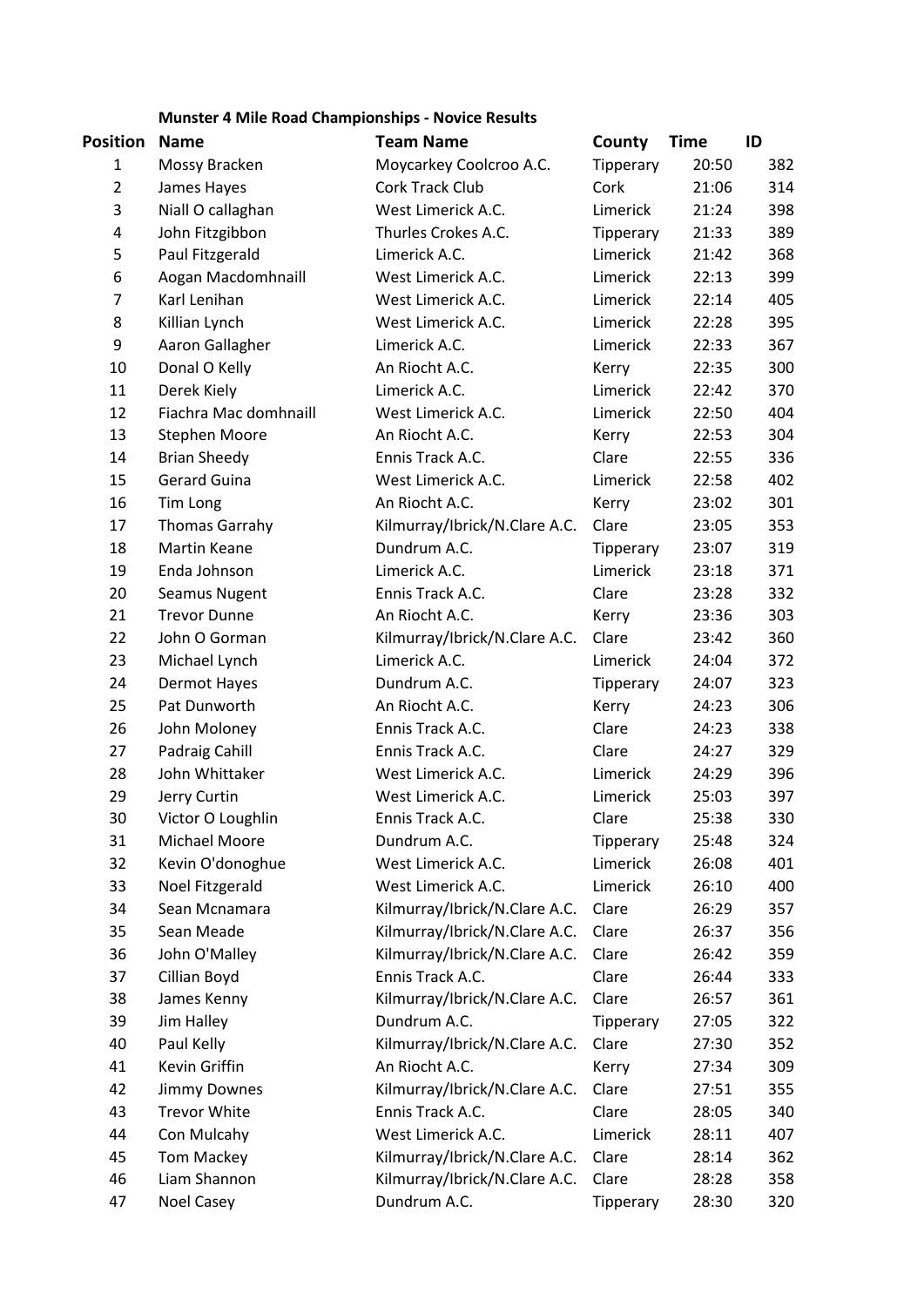| 48  | James Sexton          | Kilmurray/Ibrick/N.Clare A.C. Clare |           | 28:36 | 363 |
|-----|-----------------------|-------------------------------------|-----------|-------|-----|
| 49  | John Mc Cormack       | Dundrum A.C.                        | Tipperary | 28:53 | 321 |
| 50  | <b>Richard Madden</b> | Clonmel A.C.                        | Tipperary | 28:53 | 312 |
| 51  | Tom Madden            | Limerick Country Club A.C.          | Limerick  | 28:57 | 409 |
| -52 | Liam Butler           | Dundrum A.C.                        | Tipperary | 31:59 | 326 |

# **Club Team Points**

| <b>Place</b> | Club                                         | <b>Positions</b> | <b>Points</b> |
|--------------|----------------------------------------------|------------------|---------------|
| 1            | West Limerick A.C.                           | 4, 7, 8, 9       | 28            |
| 2            | Limerick A.C.                                | 6, 10, 12, 20    | 48            |
| 3            | An Riocht A.C.                               | 11, 14, 17, 22   | 64            |
| 4            | Ennis Track A.C.                             | 15, 21, 27, 28   | 91            |
| 5            | Kilmurray/Ibrick/N.Clare A.C. 18, 23, 35, 36 |                  | 112           |
| 6            | Dundrum A.C.                                 | 19, 25, 32, 40   | 116           |

# **County Team Points**

|              | Place County | <b>Positions</b>       | <b>Points</b> |
|--------------|--------------|------------------------|---------------|
| 1            | Limerick     | 4, 6, 7, 8, 9, 10      | 44            |
| <sup>2</sup> | Tipperary    | 1, 5, 19, 25, 32, 40   | 122           |
| 3            | Clare        | 15, 18, 21, 23, 27, 28 | 132           |
| 4            | Kerry        | 11, 14, 17, 22, 26, 42 | 132           |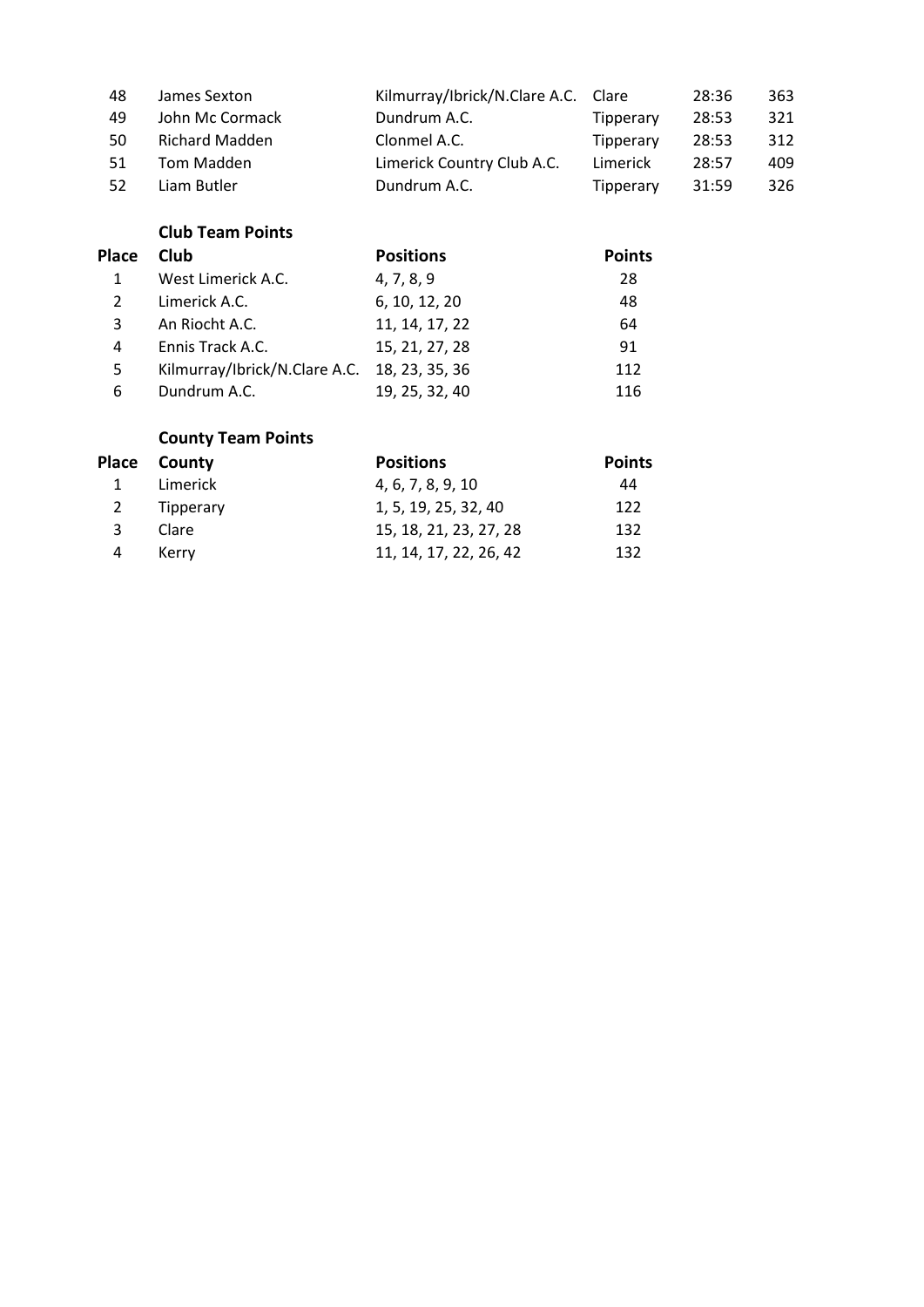**Munster 4 Mile Road Championships - Senior Results**

| Position       | <b>Name</b>           | <b>Team Name</b>              | County    | <b>Time</b> | ID  |
|----------------|-----------------------|-------------------------------|-----------|-------------|-----|
| $\mathbf{1}$   | Tim O Donoghue        | East Cork A.C.                | Cork      | 19:45       | 328 |
| $\overline{2}$ | Kevin Moore           | Dundrum A.C.                  | Tipperary | 19:52       | 318 |
| 3              | Mossy Bracken         | Moycarkey Coolcroo A.C.       | Tipperary | 20:50       | 382 |
| 4              | <b>Barry Donovan</b>  | Cork Track Club               | Cork      | 20:58       | 313 |
| 5              | Rory Chesser          | Ennis Track A.C.              | Clare     | 21:19       | 334 |
| 6              | Niall O callaghan     | West Limerick A.C.            | Limerick  | 21:24       | 398 |
| 7              | John Fitzgibbon       | Thurles Crokes A.C.           | Tipperary | 21:33       | 389 |
| 8              | Aogan Macdomhnaill    | West Limerick A.C.            | Limerick  | 22:13       | 399 |
| 9              | Karl Lenihan          | West Limerick A.C.            | Limerick  | 22:14       | 405 |
| 10             | Killian Lynch         | West Limerick A.C.            | Limerick  | 22:28       | 395 |
| 11             | David Meehan          | Tulla A.C.                    | Clare     | 22:28       | 390 |
| 12             | Fiachra Mac domhnaill | West Limerick A.C.            | Limerick  | 22:50       | 404 |
| 13             | <b>Brian Sheedy</b>   | Ennis Track A.C.              | Clare     | 22:55       | 336 |
| 14             | <b>Gerard Guina</b>   | West Limerick A.C.            | Limerick  | 22:58       | 402 |
| 15             | <b>Thomas Garrahy</b> | Kilmurray/Ibrick/N.Clare A.C. | Clare     | 23:05       | 353 |
| 16             | <b>Martin Keane</b>   | Dundrum A.C.                  | Tipperary | 23:07       | 319 |
| 17             | Seamus Nugent         | Ennis Track A.C.              | Clare     | 23:28       | 332 |
| 18             | John O Gorman         | Kilmurray/Ibrick/N.Clare A.C. | Clare     | 23:42       | 360 |
| 19             | <b>Billy Mckenna</b>  | Ennis Track A.C.              | Clare     | 23:56       | 335 |
| 20             | Dermot Hayes          | Dundrum A.C.                  | Tipperary | 24:07       | 323 |
| 21             | John Moloney          | Ennis Track A.C.              | Clare     | 24:23       | 338 |
| 22             | John Whittaker        | West Limerick A.C.            | Limerick  | 24:29       | 396 |
| 23             | Jerry Curtin          | West Limerick A.C.            | Limerick  | 25:03       | 397 |
| 24             | Michael Moore         | Dundrum A.C.                  | Tipperary | 25:48       | 324 |
| 25             | Peter Tonge           | Ennis Track A.C.              | Clare     | 25:53       | 337 |
| 26             | Kevin O'donoghue      | West Limerick A.C.            | Limerick  | 26:08       | 401 |
| 27             | Noel Fitzgerald       | West Limerick A.C.            | Limerick  | 26:10       | 400 |
| 28             | Sean Mcnamara         | Kilmurray/Ibrick/N.Clare A.C. | Clare     | 26:29       | 357 |
| 29             | Sean Meade            | Kilmurray/Ibrick/N.Clare A.C. | Clare     | 26:37       | 356 |
| 30             | John O'Malley         | Kilmurray/Ibrick/N.Clare A.C. | Clare     | 26:42       | 359 |
| 31             | James Kenny           | Kilmurray/Ibrick/N.Clare A.C. | Clare     | 26:57       | 361 |
| 32             | Jim Halley            | Dundrum A.C.                  | Tipperary | 27:05       | 322 |
| 33             | Paul Kelly            | Kilmurray/Ibrick/N.Clare A.C. | Clare     | 27:30       | 352 |
| 34             | <b>Jimmy Downes</b>   | Kilmurray/Ibrick/N.Clare A.C. | Clare     | 27:51       | 355 |
| 35             | Con Mulcahy           | West Limerick A.C.            | Limerick  | 28:11       | 407 |
| 36             | <b>Tom Mackey</b>     | Kilmurray/Ibrick/N.Clare A.C. | Clare     | 28:14       | 362 |
| 37             | Liam Shannon          | Kilmurray/Ibrick/N.Clare A.C. | Clare     | 28:28       | 358 |
| 38             | James Sexton          | Kilmurray/Ibrick/N.Clare A.C. | Clare     | 28:36       | 363 |
| 39             | <b>Tom Madden</b>     | Limerick Country Club A.C.    | Limerick  | 28:57       | 409 |
| 40             | Jimmy Doyle           | Ennis Track A.C.              | Clare     | 29:13       | 342 |
| 41             | Sean Whelan           | Ennis Track A.C.              | Clare     | 35:16       | 346 |

# **Club Team Points**

| Place Club |                    | <b>Positions</b> | <b>Points</b> |
|------------|--------------------|------------------|---------------|
|            | West Limerick A.C. | 6, 8, 9, 10      | 33            |
|            | Ennis Track A.C.   | 5, 13, 17, 19    | -54           |
|            | Dundrum A.C.       | 2. 16. 20. 24    | 62            |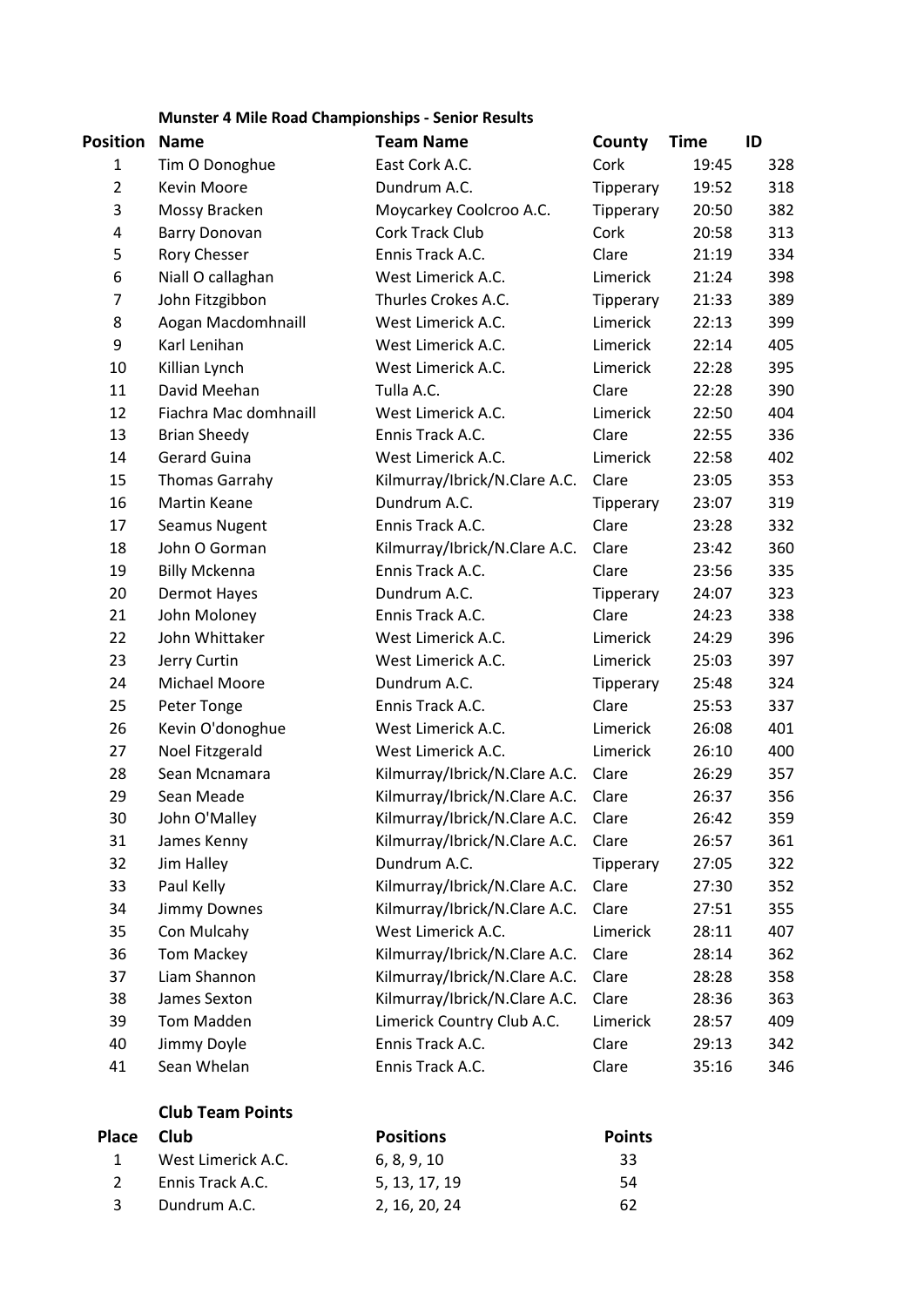4 Kilmurray/Ibrick/N.Clare A.C. 15, 18, 28, 29

| I  | ٠  |
|----|----|
|    |    |
|    | I  |
| i  | ł  |
| ۰. |    |
| ×  | ×  |
| v  | ۰. |
|    |    |

# **County Team Points**

|   | Place County | <b>Positions</b>      | <b>Points</b> |
|---|--------------|-----------------------|---------------|
| 1 | Limerick     | 6, 8, 9, 10, 12, 14   | 59            |
|   | 2 Tipperary  | 2, 3, 7, 16, 20, 24   | 72            |
| 3 | Clare        | 5, 11, 13, 15, 17, 18 | 79            |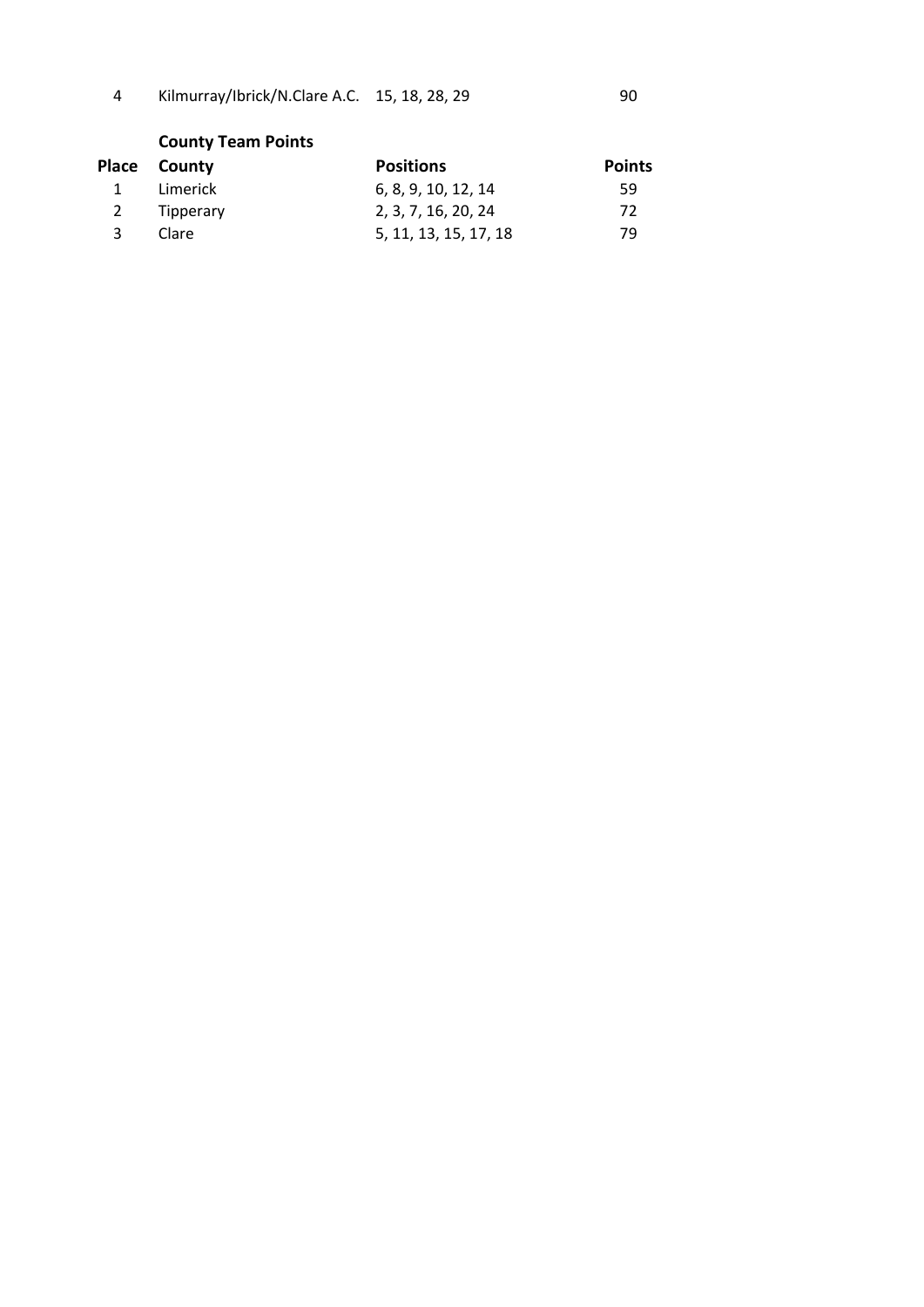# **Munster 4 Mile Road Championships - Master Results**

| Position       | <b>Name</b>             | <b>Team Scoring</b>                 | County    | ID  | <b>Time</b> |
|----------------|-------------------------|-------------------------------------|-----------|-----|-------------|
| 1              | Tim O Donoghue          | East Cork A.C.                      | Cork      | 328 | 19:45       |
| $\mathbf 2$    | Vivian Foley            | Eagle A.C.                          | Cork      | 327 | 20:51       |
| 3              | James Doran             | An Riocht A.C.                      | Kerry     | 302 | 20:53       |
| 4              | Donal Coakley           | Leevale A.C.                        | Cork      | 366 | 21:06       |
| 5              | Niall O callaghan       | West Limerick A.C.                  | Limerick  | 398 | 21:24       |
| 6              | John Fitzgibbon         | Thurles Crokes A.C.                 | Tipperary | 389 | 21:33       |
| $\overline{7}$ | <b>Tony Harty</b>       | Killarney Valley A.C.               | Kerry     | 348 | 21:39       |
| 8              | Paul Fitzgerald         | Limerick A.C.                       | Limerick  | 368 | 21:42       |
| 9              | Aogan Macdomhnaill      | West Limerick A.C.                  | Limerick  | 399 | 22:13       |
| 10             | Karl Lenihan            | West Limerick A.C.                  | Limerick  | 405 | 22:14       |
| 11             | Dermot Kearns           | Dooneen A.C.                        | Limerick  | 317 | 22:18       |
| 12             | John Hennessy           | Midleton A.C.                       | Cork      | 375 | 22:30       |
| 13             | Aaron Gallagher         | Limerick A.C.                       | Limerick  | 367 | 22:33       |
| 14             | Donal O Kelly           | An Riocht A.C.                      | Kerry     | 300 | 22:35       |
| 15             | Derek Kiely             | Limerick A.C.                       | Limerick  | 370 | 22:42       |
| 16             | Fiachra Mac domhnaill   | West Limerick A.C.                  | Limerick  | 404 | 22:50       |
| 17             | Stephen Moore           | An Riocht A.C.                      | Kerry     | 304 | 22:53       |
| 18             | <b>Brian Sheedy</b>     | Ennis Track A.C.                    | Clare     | 336 | 22:55       |
| 19             | <b>Gerard Guina</b>     | West Limerick A.C.                  | Limerick  | 402 | 22:58       |
| 20             | Tim Long                | An Riocht A.C.                      | Kerry     | 301 | 23:02       |
| 21             | Martin Keane            | Dundrum A.C.                        | Tipperary | 319 | 23:07       |
| 22             | Enda Johnson            | Limerick A.C.                       | Limerick  | 371 | 23:18       |
| 23             | James Mcintyre          | Tulla A.C.                          | Clare     | 393 | 23:27       |
| 24             | Eoin Kelly              | Tulla A.C.                          | Clare     | 391 | 23:31       |
| 25             | <b>Trevor Dunne</b>     | An Riocht A.C.                      | Kerry     | 303 | 23:36       |
| 26             | John O Gorman           | Kilmurray/Ibrick/N.Clare A.C. Clare |           | 360 | 23:42       |
| 27             | <b>Billy Mckenna</b>    | Ennis Track A.C.                    | Clare     | 335 | 23:56       |
| 28             | <b>Oliver Mcinerney</b> | Tulla A.C.                          | Clare     | 392 | 23:59       |
| 29             | Michael Lynch           | Limerick A.C.                       | Limerick  | 372 | 24:04       |
| 30             | Dermot Hayes            | Dundrum A.C.                        | Tipperary | 323 | 24:07       |
| 31             | Willie O Donoghue       | Mooreabbey Milers A.C.              | Tipperary | 381 | 24:08       |
| 32             | Martin Glynn            | Ennis Track A.C.                    | Clare     | 339 | 24:11       |
| 33             | Eugene O'Keeffe         | Carrick-on-Suir A.C.                | Tipperary | 310 | 24:17       |
| 34             | Pat Dunworth            | An Riocht A.C.                      | Kerry     | 306 | 24:23       |
| 35             | John Moloney            | Ennis Track A.C.                    | Clare     | 338 | 24:23       |
| 36             | John Whittaker          | West Limerick A.C.                  | Limerick  | 396 | 24:29       |
| 37             | Ger O'Regan             | Midleton A.C.                       | Cork      | 376 | 24:47       |
| 38             | Jerry Curtin            | West Limerick A.C.                  | Limerick  | 397 | 25:03       |
| 39             | Damien Holian           | Mooreabbey Milers A.C.              | Tipperary | 380 | 25:39       |
| 40             | Cormac Flannery         | Derg A.C.                           | Clare     | 315 | 25:47       |
| 41             | Michael Moore           | Dundrum A.C.                        | Tipperary | 324 | 25:48       |
| 42             | Ivan O Connell          | Tulla A.C.                          | Clare     | 394 | 25:57       |
| 43             | Eugene Moynihan         | Marian A.C.                         | Clare     | 374 | 26:01       |
| 44             | Kevin O'donoghue        | West Limerick A.C.                  | Limerick  | 401 | 26:08       |
| 45             | Noel Fitzgerald         | West Limerick A.C.                  | Limerick  | 400 | 26:10       |
| 46             | Eamonn Mcevoy           | St. Finbarrs A.C.                   | Cork      | 385 | 26:11       |
| 47             | Tony Mc Mahon           | Kilmallock A.C.                     | Limerick  | 349 | 26:18       |
| 48             | Sean Mcnamara           | Kilmurray/Ibrick/N.Clare A.C. Clare |           | 357 | 26:29       |
| 49             | Edmond O'Sullivan       | Midleton A.C.                       | Cork      | 378 | 26:32       |
| 50             | John Cashman            | Midleton A.C.                       | Cork      | 377 | 26:34       |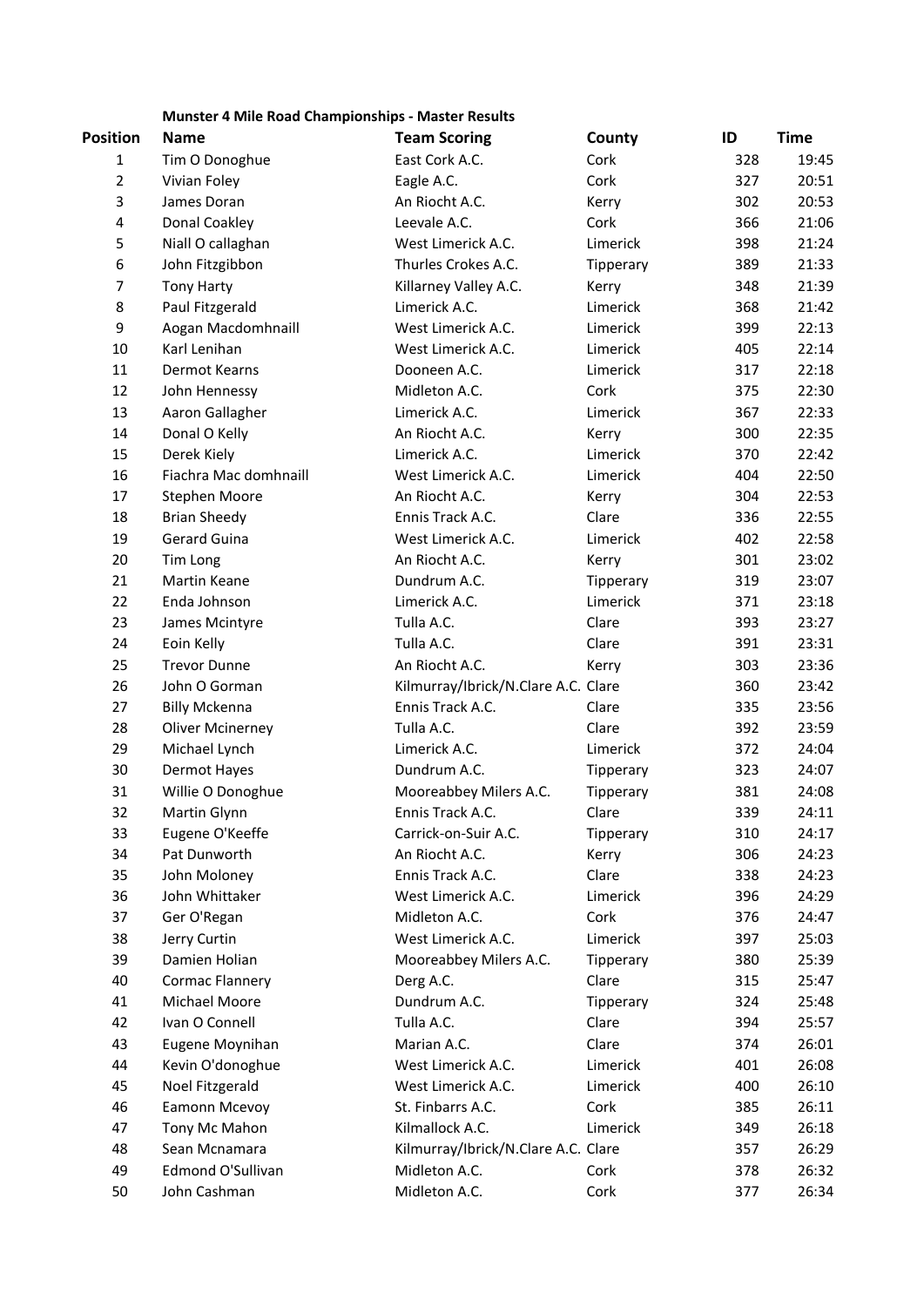| 51 | Sean Meade               | Kilmurray/Ibrick/N.Clare A.C. Clare |                  | 356 | 26:37 |
|----|--------------------------|-------------------------------------|------------------|-----|-------|
| 52 | John O'Malley            | Kilmurray/Ibrick/N.Clare A.C. Clare |                  | 359 | 26:42 |
| 53 | James Kenny              | Kilmurray/Ibrick/N.Clare A.C. Clare |                  | 361 | 26:57 |
| 54 | Jim Halley               | Dundrum A.C.                        | Tipperary        | 322 | 27:05 |
| 55 | <b>Michael Clune</b>     | Ennis Track A.C.                    | Clare            | 343 | 27:14 |
| 56 | Noel Carr                | An Riocht A.C.                      | Kerry            | 308 | 27:18 |
| 57 | Kevin Griffin            | An Riocht A.C.                      | Kerry            | 309 | 27:34 |
| 58 | Jimmy Downes             | Kilmurray/Ibrick/N.Clare A.C. Clare |                  | 355 | 27:51 |
| 59 | Con Mulcahy              | West Limerick A.C.                  | Limerick         | 407 | 28:11 |
| 60 | <b>Tom Mackey</b>        | Kilmurray/Ibrick/N.Clare A.C. Clare |                  | 362 | 28:14 |
| 61 | Eamon Dunne              | Kilmurray/Ibrick/N.Clare A.C. Clare |                  | 358 | 28:28 |
| 62 | Noel Casey               | Dundrum A.C.                        | <b>Tipperary</b> | 320 | 28:30 |
| 63 | James Sexton             | Kilmurray/Ibrick/N.Clare A.C. Clare |                  | 363 | 28:36 |
| 64 | Seamus O keeffe          | Doneraile A.C.                      | Cork             | 316 | 28:39 |
| 65 | John Mc Cormack          | Dundrum A.C.                        | Tipperary        | 321 | 28:53 |
| 66 | Tom Madden               | Limerick Country Club AC            | Limerick         | 409 | 28:57 |
| 67 | Frank O Connor           | An Riocht A.C.                      | Kerry            | 307 | 29:16 |
| 68 | <b>Willie Hayes</b>      | St. Finbarrs A.C.                   | Cork             | 384 | 29:31 |
| 69 | Dan Kennedy              | St. Finbarrs A.C.                   | Cork             | 386 | 29:49 |
| 70 | <b>Ben English</b>       | Dundrum A.C.                        | Tipperary        | 325 | 30:11 |
| 71 | <b>Gerard Mccullough</b> | Ennis Track A.C.                    | Clare            | 344 | 30:15 |
| 72 | Liam Butler              | Dundrum A.C.                        | Tipperary        | 326 | 31:59 |
| 73 | Michael Harvey           | Kilmurray/Ibrick/N.Clare A.C. Clare |                  | 364 | 32:13 |
| 74 | <b>Tom Casey</b>         | Ennis Track A.C.                    | Clare            | 345 | 32:35 |
| 75 | Sean Whelan              | Ennis Track AC                      | Clare            | 346 | 35:16 |
| 76 | Jerry Sheedy             | Kilmallock A.C.                     | Limerick         | 351 | 36:12 |
| 77 | <b>Patrick Roche</b>     | Kilmallock A.C.                     | Limerick         | 350 | 37:20 |
| 78 | <b>Brendan Cusack</b>    | Kilmurray/Ibrick/N.Clare A.C. Clare |                  | 365 | 37:51 |
| 79 | <b>Billy Caball</b>      | Rising Sun A.C.                     | Cork             | 383 | 41:09 |
|    |                          |                                     |                  |     |       |

#### **Masters Men O35**

| Position | <b>Name</b>       | <b>Team Name</b>   | <b>Team Scoring</b> | <b>Complc County</b> |
|----------|-------------------|--------------------|---------------------|----------------------|
| 1        | Tim O Donoghue    | East Cork A.C.     | East Cork A.C.      | 328 Cork             |
| 2        | James Doran       | An Riocht A.C.     | An Riocht A.C.      | 302 Kerry            |
| 3        | Donal Coakley     | Leevale A.C.       | Leevale A.C.        | 366 Cork             |
| 4        | Niall O callaghan | West Limerick A.C. | West Limerick A.C.  | 398 Limerick         |
| 5.       | Donal O Kelly     | An Riocht A.C.     | An Riocht A.C.      | 300 Kerry            |
| 6        | Tim Long          | An Riocht A.C.     | An Riocht A.C.      | 301 Kerry            |
| 7        | Trevor Dunne      | An Riocht A.C.     | An Riocht A.C.      | 303 Kerry            |
| 8        | Billy Mckenna     | Ennis Track A.C.   | Ennis Track A.C.    | 335 Clare            |
| 9        | John Whittaker    | West Limerick A.C. | West Limerick A.C.  | 396 Limerick         |
| 10       | Jerry Curtin      | West Limerick A.C. | West Limerick A.C.  | 397 Limerick         |

### **Masters Men O40**

# **Position Name Team Name Team Name Team Scoring Comple** County John Fitzgibbon Thurles Crokes A.C. Thurles Crokes A.C. 389 Tipperary Paul Fitzgerald Limerick A.C. Limerick A.C. 368 Limerick Aogan Macdomhnaill West Limerick A.C. West Limerick A.C. 399 Limerick Karl Lenihan West Limerick A.C. West Limerick A.C. 405 Limerick Aaron Gallagher Limerick A.C. Limerick A.C. 367 Limerick Derek Kiely Limerick A.C. Limerick A.C. 370 Limerick Fiachra Mac domhnaill West Limerick A.C. West Limerick A.C. 404 Limerick 8 Brian Sheedy **Ennis Track A.C.** Ennis Track A.C. Ennis Track A.C. 336 Clare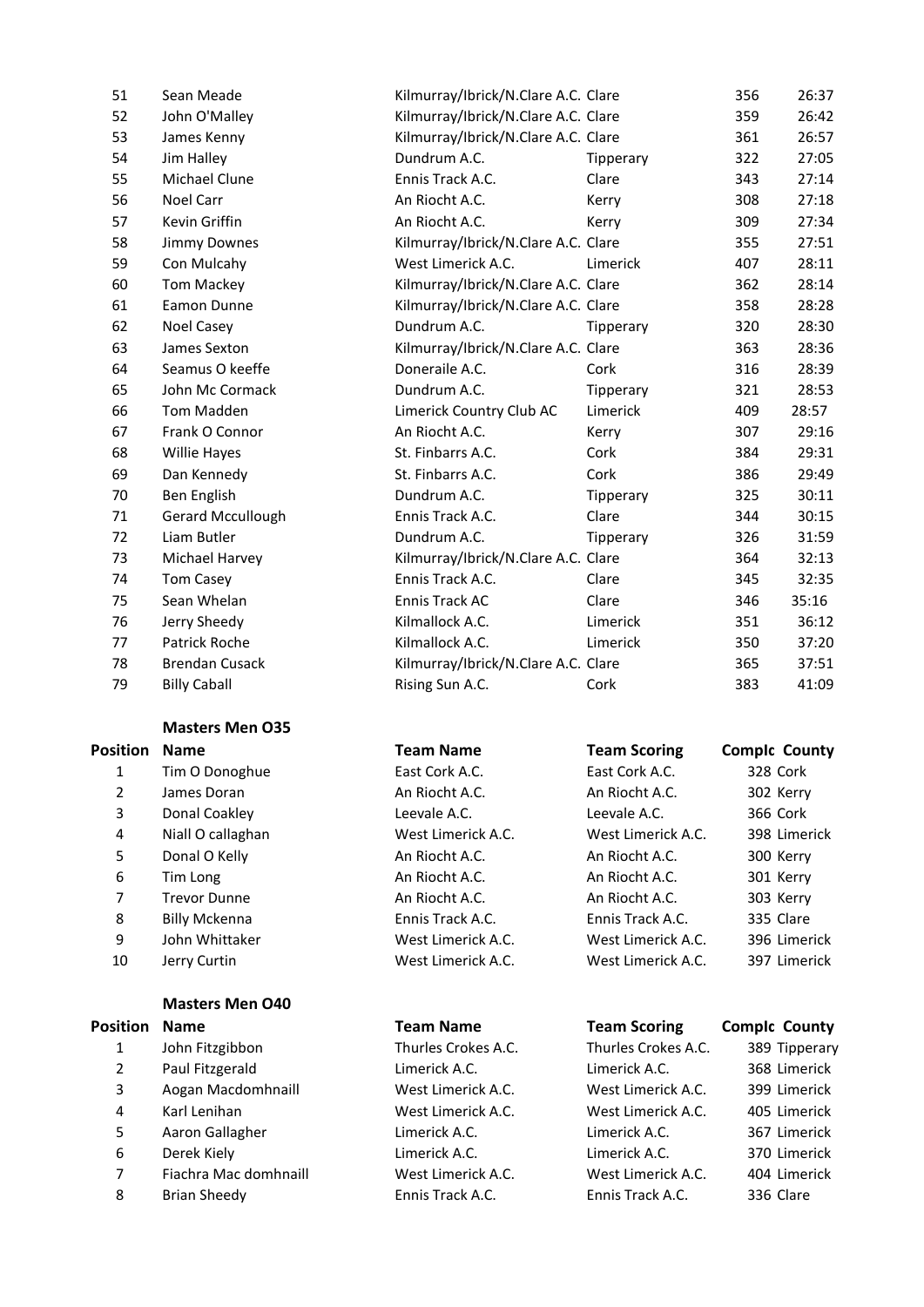| 9  | Gerard Guina     | West Limerick A.C.                                 | West Limerick A.C. | 402 Limerick  |
|----|------------------|----------------------------------------------------|--------------------|---------------|
| 10 | Martin Keane     | Dundrum A.C.                                       | Dundrum A.C.       | 319 Tipperary |
| 11 | Enda Johnson     | Limerick A.C.                                      | Limerick A.C.      | 371 Limerick  |
| 12 | Eoin Kelly       | Tulla A.C.                                         | Tulla A.C.         | 391 Clare     |
| 13 | Michael Lynch    | Limerick A.C.                                      | Limerick A.C.      | 372 Limerick  |
| 14 | Kevin O'donoghue | West Limerick A.C.                                 | West Limerick A.C. | 401 Limerick  |
| 15 | Noel Fitzgerald  | West Limerick A.C.                                 | West Limerick A.C. | 400 Limerick  |
| 16 | Sean Meade       | Kilmurray/Ibrick/N.Clare A.C. Kilmurray/Ibrick/N.C |                    | 356 Clare     |
| 17 | Jimmy Downes     | Kilmurray/Ibrick/N.Clare A.C. Kilmurray/Ibrick/N.C |                    | 355 Clare     |
| 18 | Eamon Dunne      | Kilmurray/Ibrick/N.Clare A.C. Kilmurray/Ibrick/N.C |                    | 358 Clare     |

## **Masters Men O45**

## **Position Name T**

| 1 | <b>Tony Harty</b>       |
|---|-------------------------|
| 2 | Stephen Moore           |
| 3 | James Mcintyre          |
| 4 | <b>Oliver Mcinerney</b> |
| 5 | Martin Glynn            |
| 6 | John Moloney            |
| 7 | Cormac Flannery         |
| 8 | Sean Mcnamara           |
| q | <b>Noel Casey</b>       |

#### **Masters Men O50**

# **Position Name Team Name Team Scoring CompId County**

| ячоп           | ivame           |
|----------------|-----------------|
| 1              | Vivian Foley    |
| $\mathfrak{p}$ | Dermot Kearns   |
| 3              | John Hennessy   |
| 4              | Eugene O'Keeffe |
| 5              | Ger O'Regan     |
| 6              | Ivan O Connell  |
| 7              | John O'Malley   |
| 8              | Jim Halley      |
| 9              | Con Mulcahy     |
| 10             | John Mc Cormack |
|                |                 |
|                |                 |

# **Masters Men O55**

# **Position Name**

- 1 John O Gorman 4 Pat Dunworth 6 John Cashman
- 8 Seamus O keeffe
- 9 Frank O Connor

# **Masters Men O60**

- 
- 

| ition          | <b>Name</b>             | <b>Team Name</b>                                   | <b>Team Scoring</b>   | <b>Complc County</b> |
|----------------|-------------------------|----------------------------------------------------|-----------------------|----------------------|
| 1              | <b>Tony Harty</b>       | Killarney Valley A.C.                              | Killarney Valley A.C. | 348 Kerry            |
| $\overline{2}$ | Stephen Moore           | An Riocht A.C.                                     | An Riocht A.C.        | 304 Kerry            |
| 3              | James Mcintyre          | Tulla A.C.                                         | Tulla A.C.            | 393 Clare            |
| 4              | <b>Oliver Mcinerney</b> | Tulla A.C.                                         | Tulla A.C.            | 392 Clare            |
| 5.             | Martin Glynn            | Ennis Track A.C.                                   | Ennis Track A.C.      | 339 Clare            |
| 6              | John Moloney            | Ennis Track A.C.                                   | Ennis Track A.C.      | 338 Clare            |
| 7.             | Cormac Flannery         | Derg A.C.                                          | Derg A.C.             | 315 Clare            |
| 8              | Sean Mcnamara           | Kilmurray/Ibrick/N.Clare A.C. Kilmurray/Ibrick/N.C |                       | 357 Clare            |
| 9              | Noel Casey              | Dundrum A.C.                                       | Dundrum A.C.          | 320 Tipperary        |
|                |                         |                                                    |                       |                      |

| sition | <b>Name</b>     | <b>Team Name</b>                                   | <b>Team Scoring</b>  | <b>Complc County</b> |
|--------|-----------------|----------------------------------------------------|----------------------|----------------------|
| 1      | Vivian Foley    | Eagle A.C.                                         | Eagle A.C.           | 327 Cork             |
| 2      | Dermot Kearns   | Dooneen A.C.                                       | Dooneen A.C.         | 317 Limerick         |
| 3      | John Hennessy   | Midleton A.C.                                      | Midleton A.C.        | 375 Cork             |
| 4      | Eugene O'Keeffe | Carrick-on-Suir A.C.                               | Carrick-on-Suir A.C. | 310 Tipperary        |
| 5      | Ger O'Regan     | Midleton A.C.                                      | Midleton A.C.        | 376 Cork             |
| 6      | Ivan O Connell  | Tulla A.C.                                         | Tulla A.C.           | 394 Clare            |
| 7      | John O'Malley   | Kilmurray/Ibrick/N.Clare A.C. Kilmurray/Ibrick/N.C |                      | 359 Clare            |
| 8      | Jim Halley      | Dundrum A.C.                                       | Dundrum A.C.         | 322 Tipperary        |
| 9      | Con Mulcahy     | West Limerick A.C.                                 | West Limerick A.C.   | 407 Limerick         |
| 10     | John Mc Cormack | Dundrum A.C.                                       | Dundrum A.C.         | 321 Tipperary        |
|        |                 |                                                    |                      |                      |

| sition         | <b>Name</b>       | <b>Team Name</b>                                   | <b>Team Scoring</b> | <b>Complc County</b> |
|----------------|-------------------|----------------------------------------------------|---------------------|----------------------|
| $\mathbf{1}$   | John O Gorman     | Kilmurray/Ibrick/N.Clare A.C. Kilmurray/Ibrick/N.C |                     | 360 Clare            |
| $\overline{2}$ | Dermot Hayes      | Dundrum A.C.                                       | Dundrum A.C.        | 323 Tipperary        |
| 3              | Willie O Donoghue | Mooreabbey Milers A.C.                             | Mooreabbey Milers   | 381 Tipperary        |
| 4              | Pat Dunworth      | An Riocht A.C.                                     | An Riocht A.C.      | 306 Kerry            |
| 5.             | Damien Holian     | Mooreabbey Milers A.C.                             | Mooreabbey Milers   | 380 Tipperary        |
| 6              | John Cashman      | Midleton A.C.                                      | Midleton A.C.       | 377 Cork             |
| $\overline{7}$ | Noel Carr         | An Riocht A.C.                                     | An Riocht A.C.      | 308 Kerry            |
| 8              | Seamus O keeffe   | Doneraile A.C.                                     | Doneraile A.C.      | 316 Cork             |
| 9              | Frank O Connor    | An Riocht A.C.                                     | An Riocht A.C.      | 307 Kerry            |
|                |                   |                                                    |                     |                      |

| <b>Position Name</b> |                   | <b>Team Name</b> | <b>Team Scoring</b> | <b>Comple County</b> |
|----------------------|-------------------|------------------|---------------------|----------------------|
|                      | Michael Moore     | Dundrum A.C.     | Dundrum A.C.        | 324 Tipperary        |
|                      | Tony Mc Mahon     | Kilmallock A.C.  | Kilmallock A.C.     | 349 Limerick         |
|                      | Edmond O'Sullivan | Midleton A.C.    | Midleton A.C.       | 378 Cork             |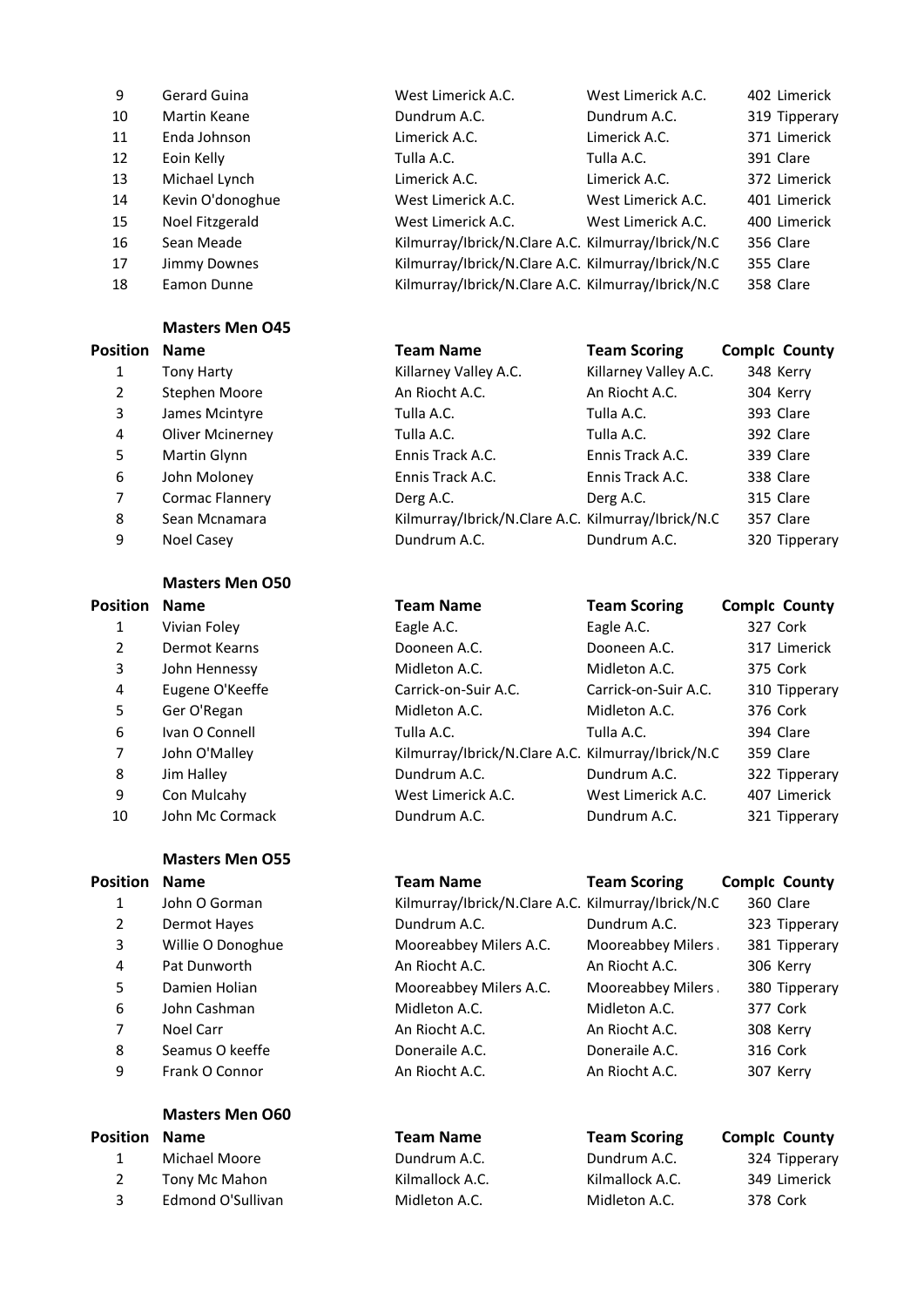| 4  | James Kenny   | Kilmurray/Ibrick/N.Clare A.C. Kilmurray/Ibrick/N.C |                  | 361 Clare     |
|----|---------------|----------------------------------------------------|------------------|---------------|
| -5 | Michael Clune | Ennis Track A.C.                                   | Ennis Track A.C. | 343 Clare     |
| -6 | Kevin Griffin | An Riocht A.C.                                     | An Riocht A.C.   | 309 Kerry     |
|    | Ben English   | Dundrum A.C.                                       | Dundrum A.C.     | 325 Tipperary |
| 8  | Liam Butler   | Dundrum A.C.                                       | Dundrum A.C.     | 326 Tipperary |

**Masters Men O65**

| Dundrum A.C. |  |
|--------------|--|
|              |  |
|              |  |
|              |  |
|              |  |

|                 | EUR INIEII UDJ        |                                                    |                     |                      |
|-----------------|-----------------------|----------------------------------------------------|---------------------|----------------------|
| <b>Position</b> | <b>Name</b>           | <b>Team Name</b>                                   | <b>Team Scoring</b> | <b>Complc County</b> |
| 1               | Eugene Moynihan       | Marian A.C.                                        | Marian A.C.         | 374 Clare            |
| 2               | Eamonn Mcevoy         | St. Finbarrs A.C.                                  | St. Finbarrs A.C.   | 385 Cork             |
| 3               | Tom Mackey            | Kilmurray/Ibrick/N.Clare A.C. Kilmurray/Ibrick/N.C |                     | 362 Clare            |
| 4               | James Sexton          | Kilmurray/Ibrick/N.Clare A.C. Kilmurray/Ibrick/N.C |                     | 363 Clare            |
| 5               | <b>Willie Hayes</b>   | St. Finbarrs A.C.                                  | St. Finbarrs A.C.   | 384 Cork             |
| 6               | Dan Kennedy           | St. Finbarrs A.C.                                  | St. Finbarrs A.C.   | 386 Cork             |
| 7               | Gerard Mccullough     | Ennis Track A.C.                                   | Ennis Track A.C.    | 344 Clare            |
| 8               | Michael Harvey        | Kilmurray/Ibrick/N.Clare A.C. Kilmurray/Ibrick/N.C |                     | 364 Clare            |
| 9               | <b>Tom Casey</b>      | Ennis Track A.C.                                   | Ennis Track A.C.    | 345 Clare            |
| 10              | Patrick Roche         | Kilmallock A.C.                                    | Kilmallock A.C.     | 350 Limerick         |
| 11              | <b>Brendan Cusack</b> | Kilmurray/Ibrick/N.Clare A.C. Kilmurray/Ibrick/N.C |                     | 365 Clare            |

| <b>Masters Men O70</b> |  |  |
|------------------------|--|--|
|------------------------|--|--|

| <b>Position Name</b> |              | <b>Team Name</b>         | <b>Team Scoring</b> | <b>Comple County</b> |              |
|----------------------|--------------|--------------------------|---------------------|----------------------|--------------|
|                      | Tom Madden   | Limerick Country Club AC | Limerick            | 409                  | 28:57        |
|                      | Sean Whelan  | Ennis Track AC           | Clare               |                      | 346 35:16    |
| 3                    | Jerry Sheedy | Kilmallock A.C.          | Kilmallock A.C.     |                      | 351 Limerick |
|                      |              |                          |                     |                      |              |

**Masters Men O75**

| <b>Position Name</b> |                     | Team Name       | <b>Team Scoring</b> | <b>Complc County</b> |
|----------------------|---------------------|-----------------|---------------------|----------------------|
|                      | <b>Billy Caball</b> | Rising Sun A.C. | Rising Sun A.C.     | 383 Cork             |

#### **Men O35 Team Club Team Points**

| <b>Place</b> | <b>Club</b>                   | <b>Positions</b> | <b>Points</b> |     |
|--------------|-------------------------------|------------------|---------------|-----|
|              | West Limerick A.C.            | 5, 9, 10, 16     |               | 40  |
|              | An Riocht A.C.                | 3, 14, 17, 20    |               | 54  |
|              | Limerick A.C.                 | 8, 13, 15, 22    |               | 58  |
| 4            | Ennis Track A.C.              | 18, 27, 32, 35   |               | 112 |
|              | Kilmurray/Ibrick/N.Clare A.C. | 48, 51, 58, 61   |               | 218 |

# **Men O35 Team County Team Points**

|   | Place County | <b>Positions</b> | <b>Points</b> |
|---|--------------|------------------|---------------|
|   | Cork         | 1, 2, 4, 12      | 19            |
| 2 | Limerick     | 5, 8, 9, 10      | 32            |
|   | Kerry        | 3, 7, 14, 17     | 41            |
|   | Clare        | 18, 23, 24, 27   | 92            |

#### **Men O50 Team Club Team Points**

| Place | Club           | <b>Positions</b> | <b>Points</b> |     |
|-------|----------------|------------------|---------------|-----|
|       | Midleton       | 12, 37, 49,50    |               | 148 |
|       | Dundrum A.C.   | 30, 41, 54, 65   |               | 190 |
|       | An Riocht A.C. | 34, 56, 57, 66   |               | 213 |

# **Men O50 Team County Team Points**